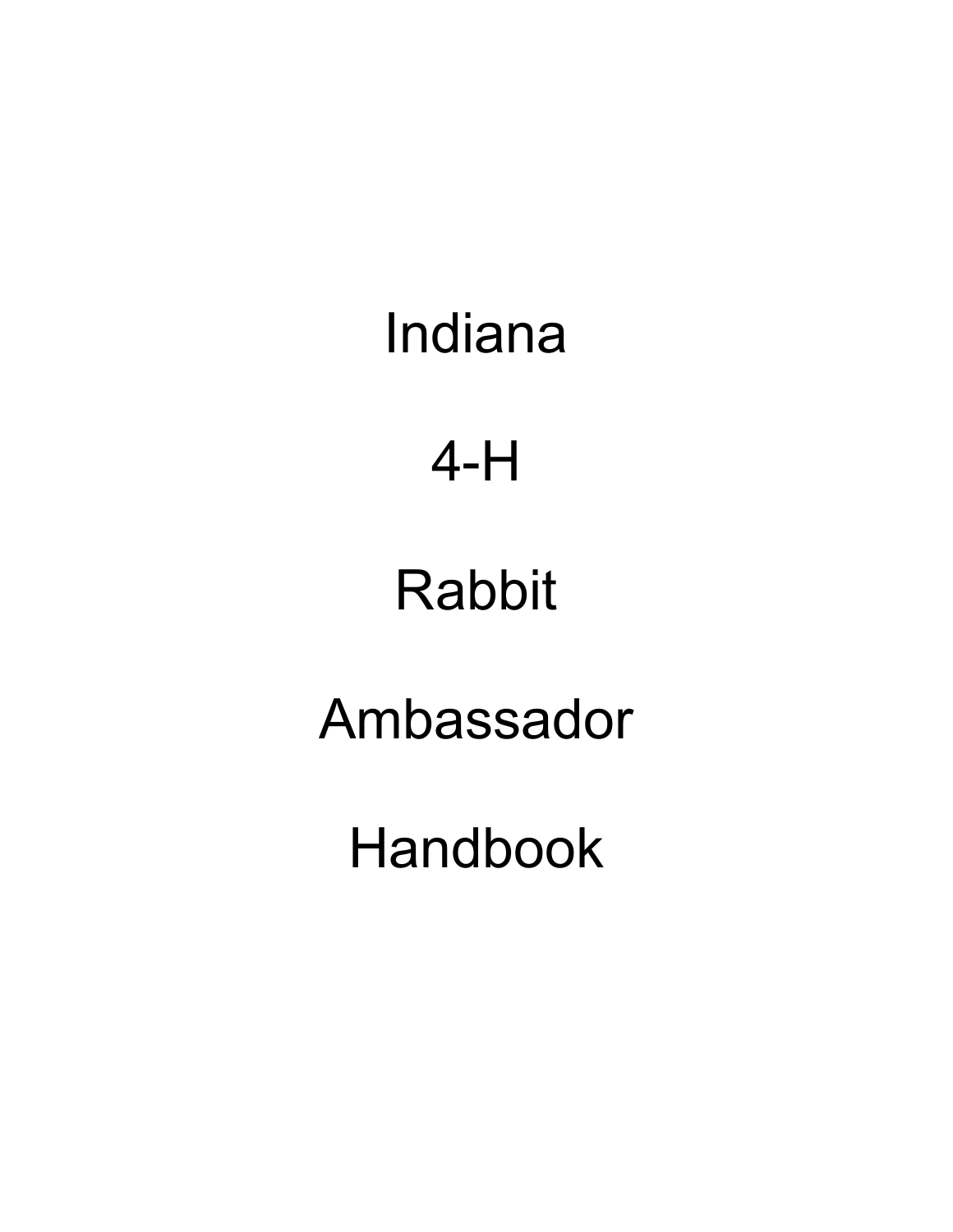Revised 4/2022

### Mission Statement

The Rabbit Ambassador Contest is dedicated to recognizing youth who excel in their general knowledge of rabbits, their ability to identify breeds and varieties of rabbits, and their ability to determine the quality of an animal through a comprehensive examination process.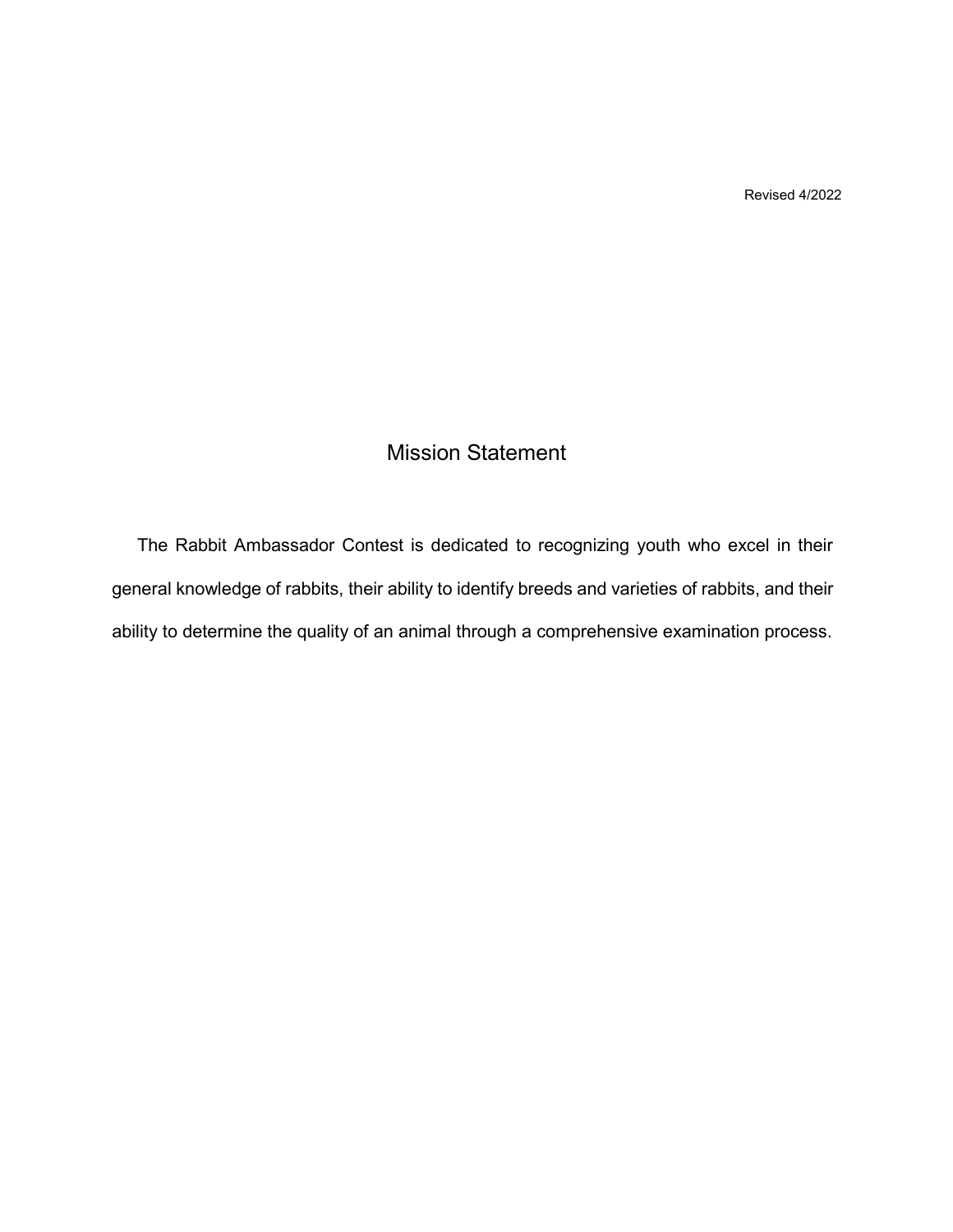### OVERVIEW OF CONTEST

The Rabbit Ambassador Contest is a comprehensive evaluation of a 4-H member's knowledge and skills in the area of rabbits. The evaluation has three components: written test, breed identification, and showmanship. The format and procedures published here for each area have been established by the Indiana State Fair 4-H Rabbit Ambassador Contest Chairperson to facilitate the 4-H member's participation in this contest.

In this contest boys and girls compete in the same category according to the grade in which they were enrolled on January 1 of the current year. See your local extension educator for procedures in the case of grade retention. The grades are divided into the following five categories.

| Grades 3 and 4  Novice category       |
|---------------------------------------|
| Grades 5 and 6  Junior category       |
| Grades 7 and 8  Intermediate category |
| Grades 9 and 10  Senior category      |
| Grades 11 and 12  Master category     |

Once a contestant has won a category at the state fair, s/he would move up to the next category if competing the following year. Correct category participation at state fair can be simplified with assistance from the county program. It is recommended that a category winner not advance to the next level in the county competition unless s/he has won that category at state fair. The exception would be for contestants who are advancing with their age group.

The contestant has responsibilities to be prepared for the competition. The contestant should supply number 2 pencils for the written and breed id portions of the competition. The contestant will need to bring a rabbit in a closed bottom carrier for the showmanship portion of the contest. It is the contestant's responsibility to be familiar with the rules and procedures.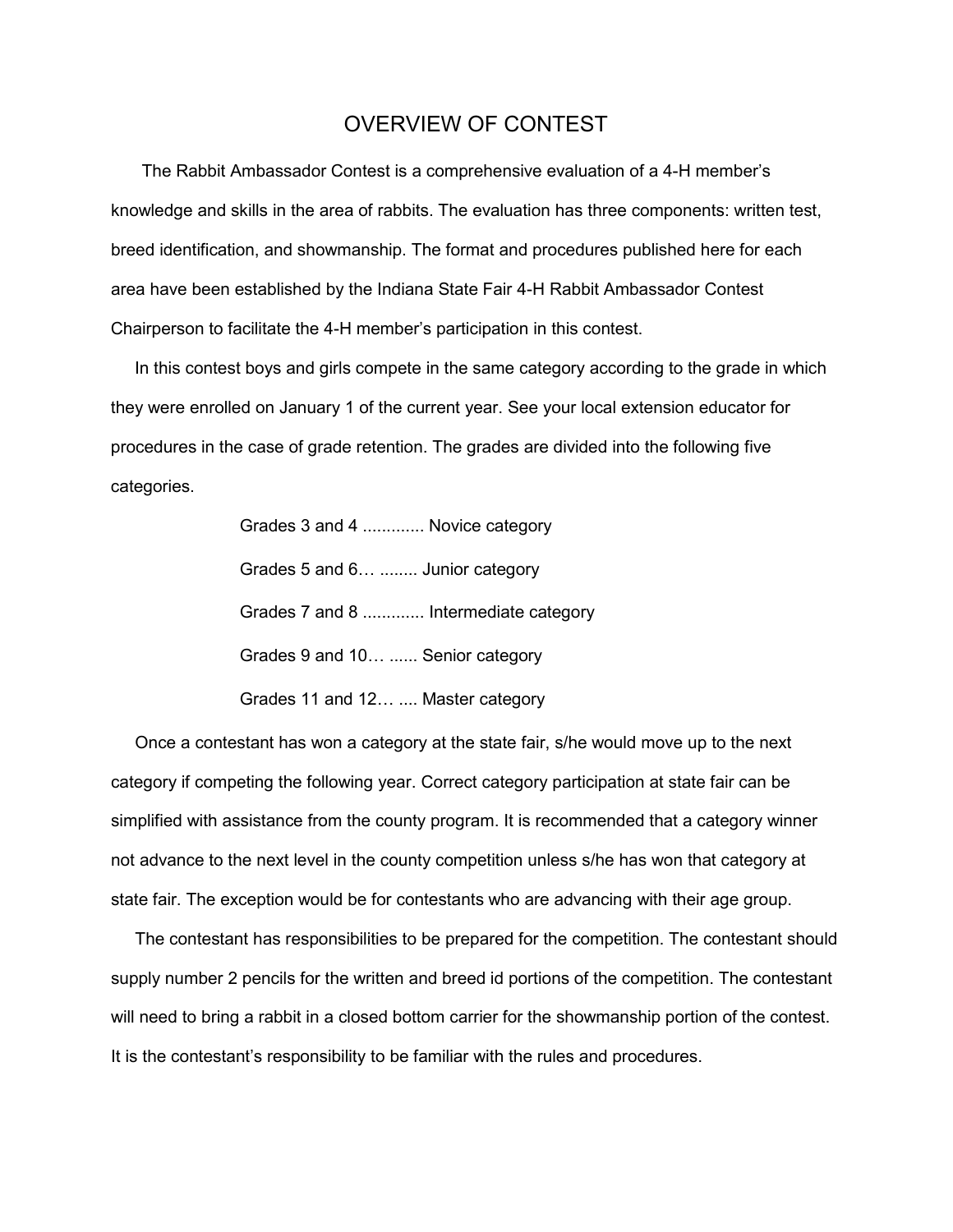The Indiana State Fair 4-H Rabbit Ambassador Contest Chairperson strives to meet the special needs of contestants in all areas of the competition. This is best achieved by contacting the state fair rabbit office (317-927-1478) by the Friday prior to the competition. The accommodations needed should be specified (i.e. read test, read breed id, marking answers, etc.)

#### **WRITTEN TEST**

The resources for the written test for all categories are Domestic Rabbit Guide and the current Standard of Perfection, both published by the ARBA (www.arba.net). In the event of a conflict of information, the Standard of Perfection is considered the authority.

The number of questions varies according to the category. The test for the novice and junior categories has 25 questions, each worth four (4) points. The test for the intermediate, senior, and master categories has 50 questions, each worth two (2) points. The questions may be true/false, multiple choice, matching, or a combination. The questions, particularly at the younger levels (novice, junior), are intended to be general knowledge. Upper level (intermediate, senior, master) contestants are more knowledgeable and will find more specific questions on the test. A total of 100 points is awarded to this portion of the contest.

The contestant is given a copy of the test questions and an answer sheet. The answer sheet is a scantron answer sheet similar to those used for achievement tests in the school setting. Suggested strategies for optimum performance follow.

- 1. Write your answers on the test first.
- 2. Remember, your first response is usually right.
- 3. If you don't know the answer, go on to another question and come back to that one.
- 4. Transfer your answers CAREFULLY to the scantron sheet.
- 5. Be sure to mark your answer within the area. If you change an answer, erase the first answer well before marking another answer.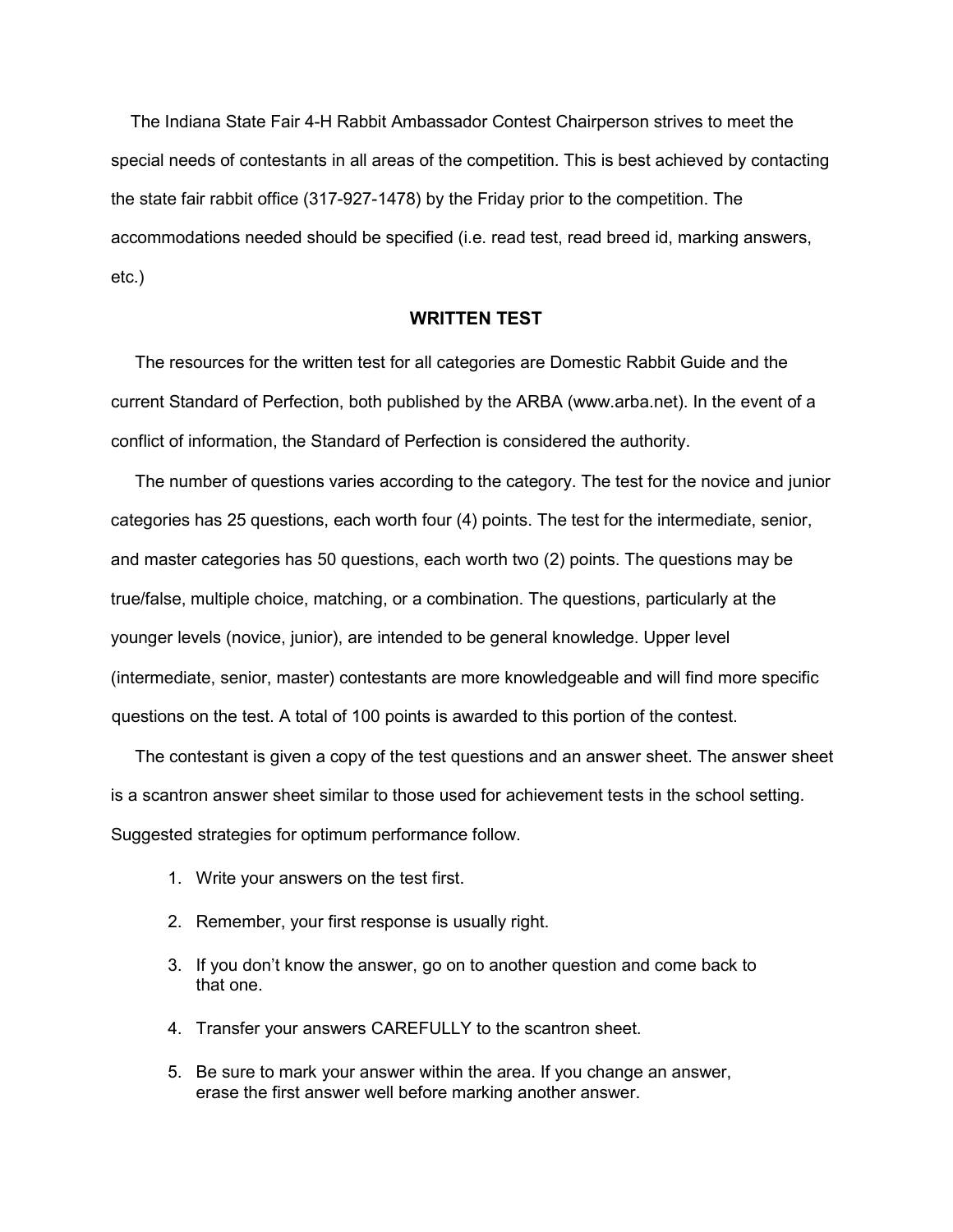6. Assistants in the test area can aid in pronunciation of a word but not in the meaning of a word.

#### **BREED IDENTIFICATION**

The breed identification portion of the contest allows the contestant to demonstrate his/her knowledge of breeds of rabbits and the format in which rabbits are entered in a show. The contestant identifies each of ten (10) animals according to the breed, showroom classification, and class. All of the animals in the breed identification portion are senior animals of breeds recognized by the ARBA. This portion of the contest is worth sixty (60) points.

Terms used in the breed identification contest are found in the Standard of Perfection published by the American Rabbit Breeders Association. "Breed" refers to a class of rabbits with distinctive characteristics. "Showroom Classification" refers to the term used for judging/showing. This information may be found in the Standard of Perfection or the Breed Id Study Guide found in the appendix. If a showroom classification is not specified, the correct response would be NOV or "no other variety". Pay particular attention to the Jersey Wooly and Netherland Dwarf breeds. The Jersey Wooly is shown by groups so the correct showroom classification would be a group. The Netherland Dwarf is shown by variety so the correct showroom classification would be a variety. The purpose of being specific is to assist the contestant in developing the life skill needed to successfully participate in shows by entering animals appropriately. The Standard of Perfection is considered the authority. All responses should be as indicated in the first edition of the most recent Standard of Perfection. The information in the "Class" column refers to whether the rabbit is a 4 class animal or a 6 class animal. Four class animals show in four classes: senior bucks, senior does, junior bucks, junior does. Six class rabbits show in six classes: senior bucks, senior does, 6/8 (intermediate) bucks, 6/8 (intermediate) does, junior bucks, junior does.

The format of the breed identification portion of the contest is similar to a multiple choice test. Refer to the "Rabbit 1" page and the "Breed Identification Worksheet pages at the end of this publication as you read through the following procedures.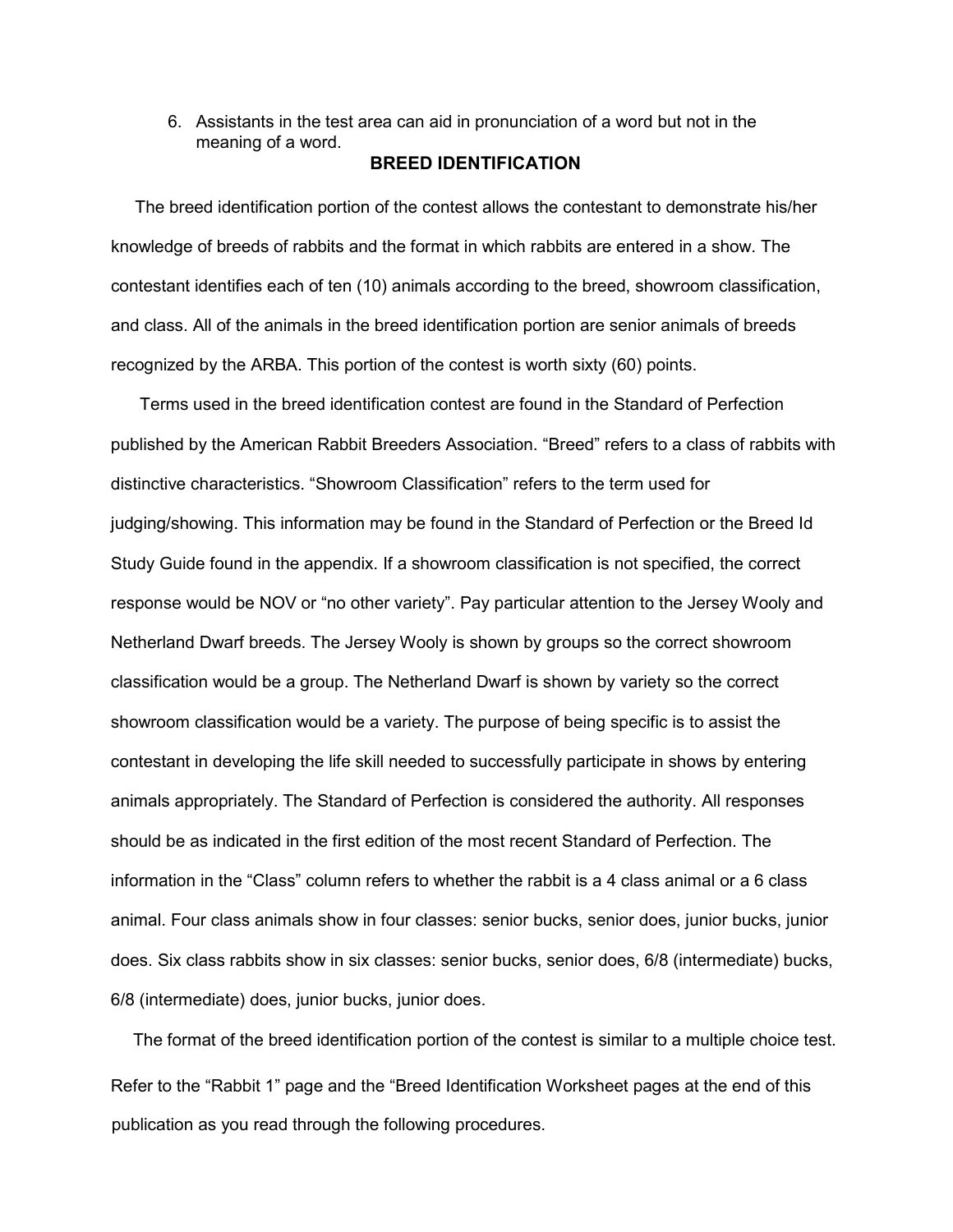Each of the ten rabbits/cages in breed identification will have a form on it listing Rabbit 1, Rabbit 2, Rabbit 3, etc. through Rabbit 10. The rabbit "number" on the cage correlates to the Rabbit 1, Rabbit 2, Rabbit 3, down the left side of the worksheet. The numbers below the columns correlate with breed, showroom classification, and class going across the worksheet. The numbers within each column are matched with the appropriate box on the worksheet to record an answer. It's not as confusing as it sounds. Let's try it!

#### Example

You are facing the first cage of Breed Id. The sign on the cage says "Rabbit 1" so you will be using the first row on your worksheet. Look at the "Breed" column on the cage and determine the breed of the rabbit in the cage. Okay, it's a Flemish Giant, you say, which is number 55. At the bottom of the column is a 1). Go to your worksheet, find 1), and circle the 55. Now decide the showroom classification. You think it's a blue. That's number 44 and 2) is at the bottom of that column. Go to your worksheet, find 2), and circle the 44. Now, is it six class or four class? Right, six. At the bottom of that column is a 3). Go to the 3) on your worksheet and circle the 33. Good job, Rabbit 1 is done!

Proceed to Rabbit 2. Here you will be answering questions 4, 5, and 6 on your worksheet. Follow the same procedure of deciding the breed, the showroom classification, and the class and marking the number on the worksheet. Continue the same procedure for all ten rabbits. After you have completed the worksheet you will be seated at a table to transfer your answers to the scantron form. There will be volunteers to help throughout the Breed Identification process. There is a study guide provided in the appendix to assist contestants in preparing for this portion of the contest.

#### **SHOWMANSHIP**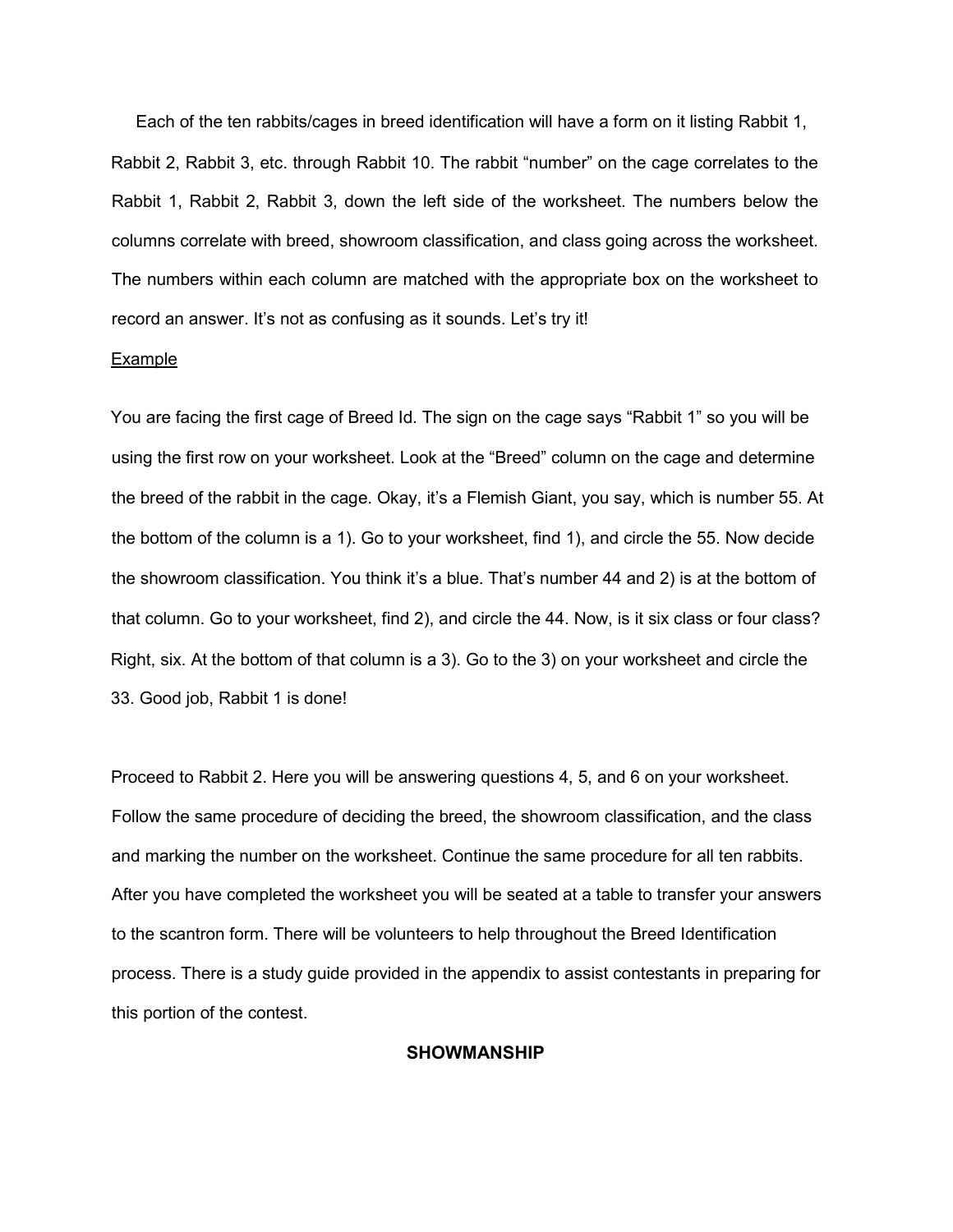In the showmanship portion of the Rabbit Ambassador Contest, the contestant demonstrates ability to evaluate a rabbit according to the standard for type and disqualifications. This life skill allows the contestant, as a rabbit breeder, to select animals for the purpose of breeding, showing, or culling.

The showmanship form and expectations reflect the mission of showmanship: to compare a rabbit to the standard for its breed and determine the best use of that rabbit in a herd. The most important aspect of the showmanship procedure, beyond the steps on the scoresheet, is to

#### provide necessary information while omitting extraneous information. For example, the length

of ears required for showing an English Lop is necessary information; the history of the breed is extraneous information. If the contestant thinks in terms of a life skill, of performing this procedure with a large number of rabbits to determine the best use of the animal, s/he will be more successful in this event.

It is the contestant's responsibility to bring a rabbit in a closed bottom carrier for this portion of the competition. The current showmanship form (4-H 847) should be studied before the competition. Both the form and a description of procedures are included in the appendix. The showmanship form may also be obtained from the Purdue University website [www.four](http://www.four-h.purdue.edu/rabbits)[h.purdue.edu/rabbits.](http://www.four-h.purdue.edu/rabbits) [S](http://www.four-h.purdue.edu/rabbits)uggestions for success with the showmanship procedure follow.

- 1. Be concise. Think in terms of doing this with 50 rabbits. Only impart information that is necessary.
- 2. Think of the procedure as "head to tail".
- 3. Be sure to TALK! The judge has to score your sheet and may miss something if you do not verbalize what you are doing.
- 4. It is not uncommon for contestants to have a "showmanship rabbit", one that is trained, so to speak, for showmanship.
- 5. Go through the routine in the order it is presented on the form.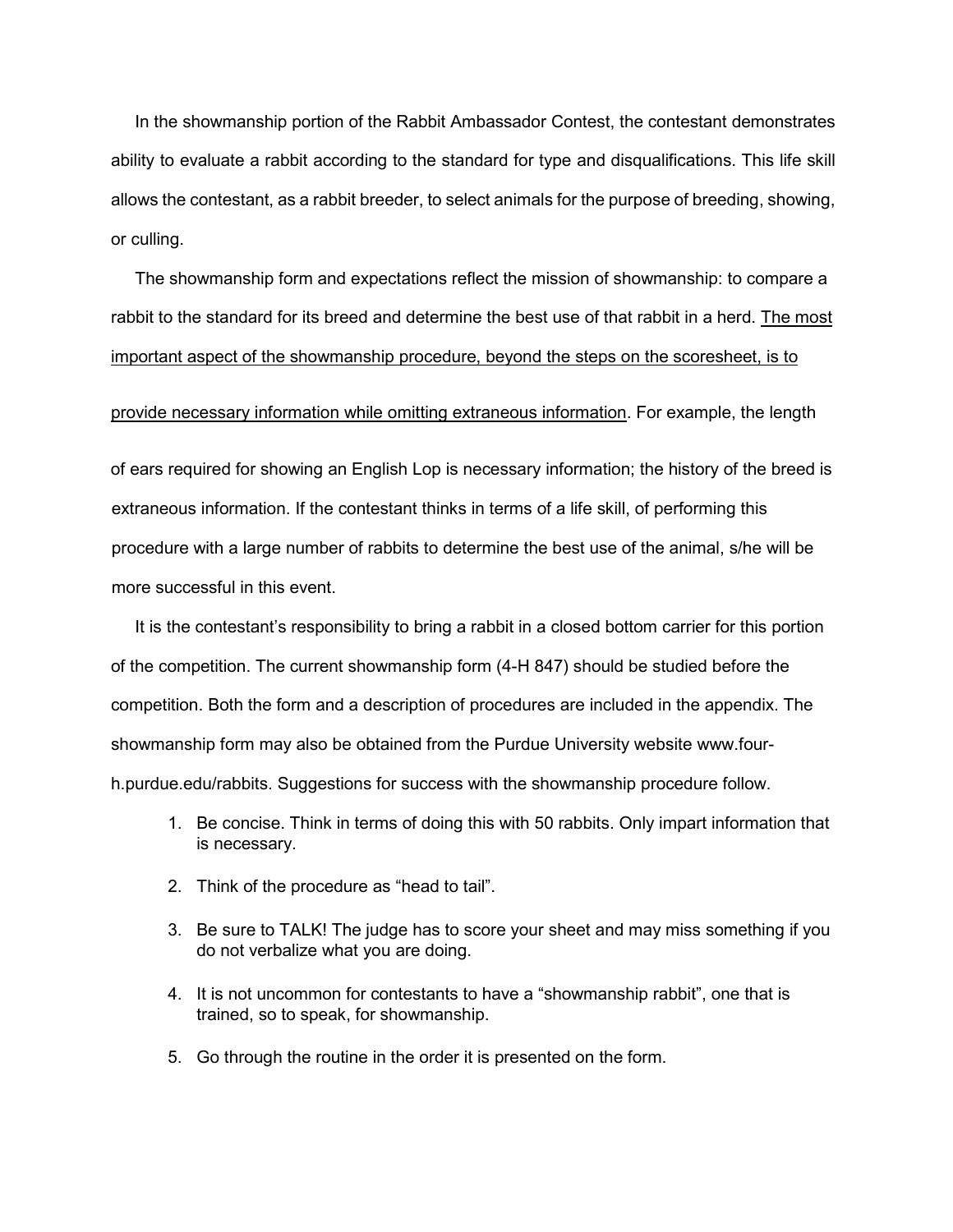# Appendix

Includes:

Rabbit 1 sample cage card

Breed Identification worksheet

Breed Study Guide

Showmanship score sheet

Showmanship procedures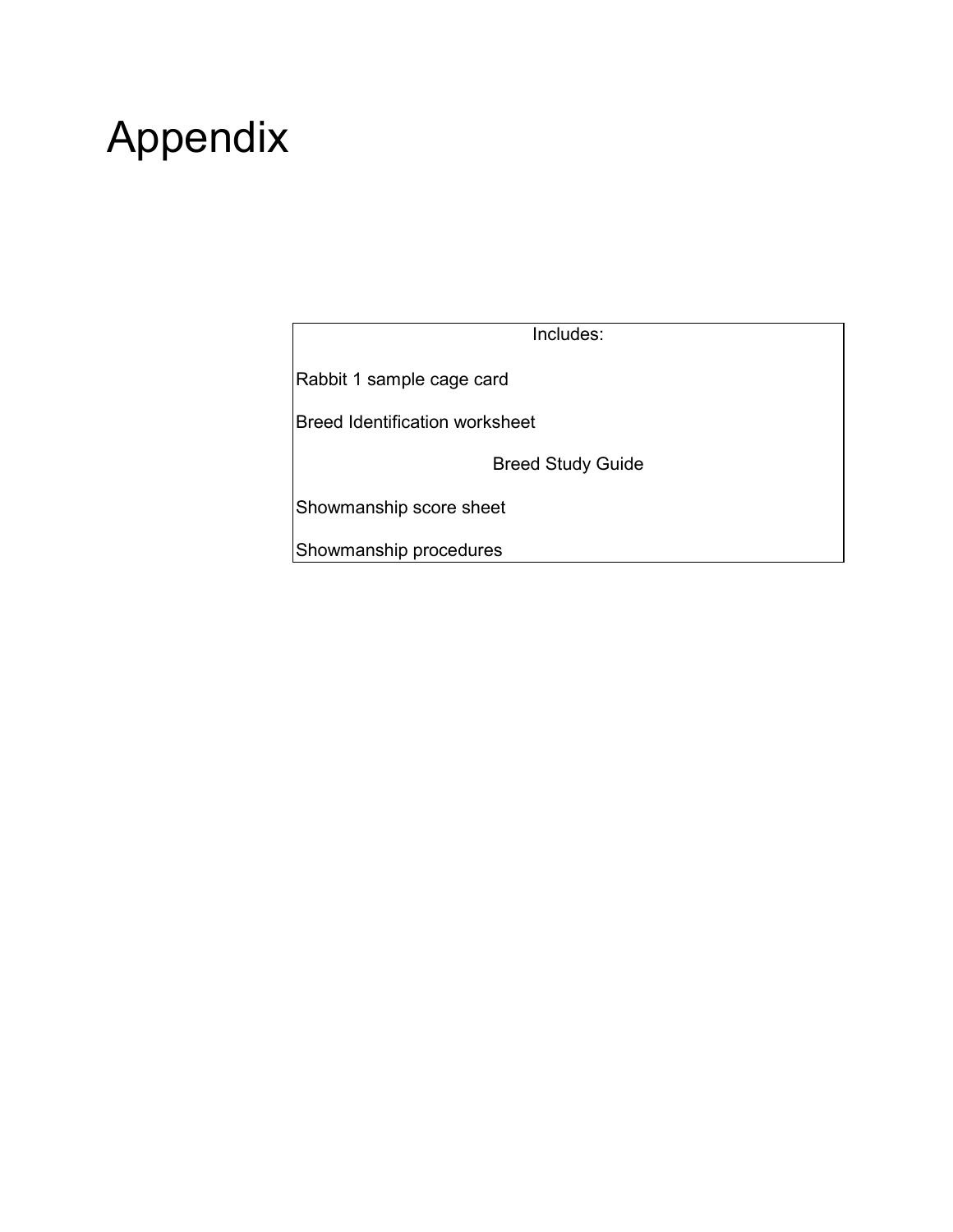# Rabbit 1 Sample Cage Card

| <b>Breed</b>     | Showroom<br>Classification | Class   |
|------------------|----------------------------|---------|
| 33 American      | 33 Lilac                   | 33 Six  |
| 44 Beveren       | 44 Blue                    | 44 Four |
| 55 Flemish Giant | 55 Light Gray              |         |
| 66 New Zealand   | 66 Standard/NOV            |         |
|                  |                            |         |
|                  |                            |         |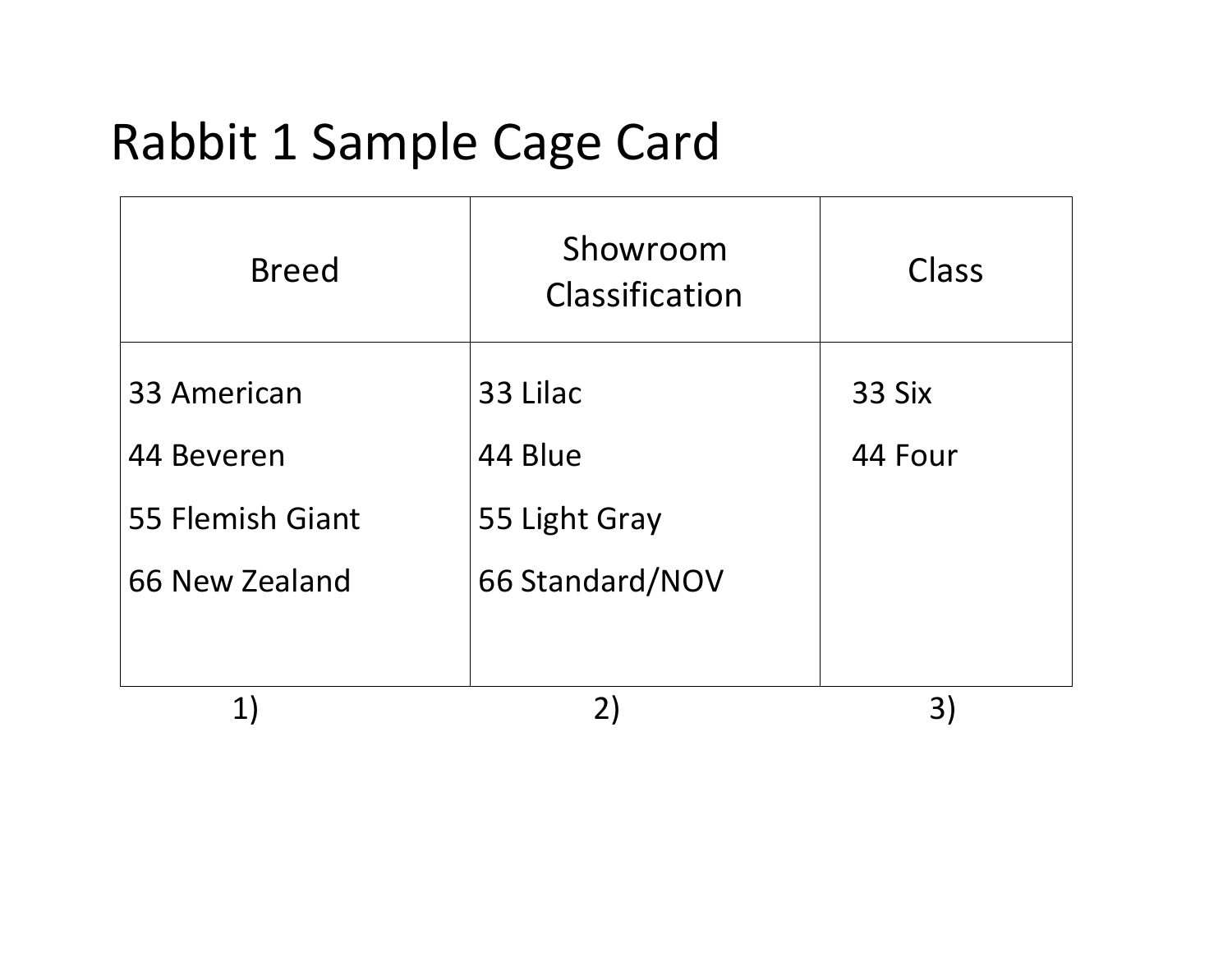Indiana 4-H Rabbit Ambassador

## BREED IDENTIFICATION WORKSHEET

Name \_

*Circle the NUMBER that matches the breed, showroom classification, and class for each rabbit.* 

Place label here

|                 |            | <b>Breed</b> | <b>Showroom Classification</b> |                 | <b>Class</b> |       |       |
|-----------------|------------|--------------|--------------------------------|-----------------|--------------|-------|-------|
| <b>Rabbit 1</b> | $\vert 1)$ | 33 44 55 66  | 2)                             | 33 44 55 66     | 3)           |       | 33 44 |
| <b>Rabbit 2</b> | 4)         | 33 44 55 66  | 5)                             | 33 44 55 66     | 6)           |       | 33 44 |
| <b>Rabbit 3</b> | 7)         | 33 44 55 66  | 8)                             | 33 44 55 66     | 9)           |       | 33 44 |
| <b>Rabbit 4</b> | 10)        | 33 44 55 66  | 11)                            | 33 44 55 66     | 12)          | 33 44 |       |
| <b>Rabbit 5</b> | 13)        | 33 44 55 66  |                                | 14) 33 44 55 66 | 15)          |       | 33 44 |
| <b>Rabbit 6</b> | 16)        | 33 44 55 66  | 17)                            | 33 44 55 66     | 18)          | 33    | 44    |
| <b>Rabbit 7</b> | 19)        | 33 44 55 66  | 20)                            | 33 44 55 66     | (21)         |       | 33 44 |
| <b>Rabbit 8</b> | 22)        | 33 44 55 66  | 23)                            | 33 44 55 66     | 24)          | 33    | 44    |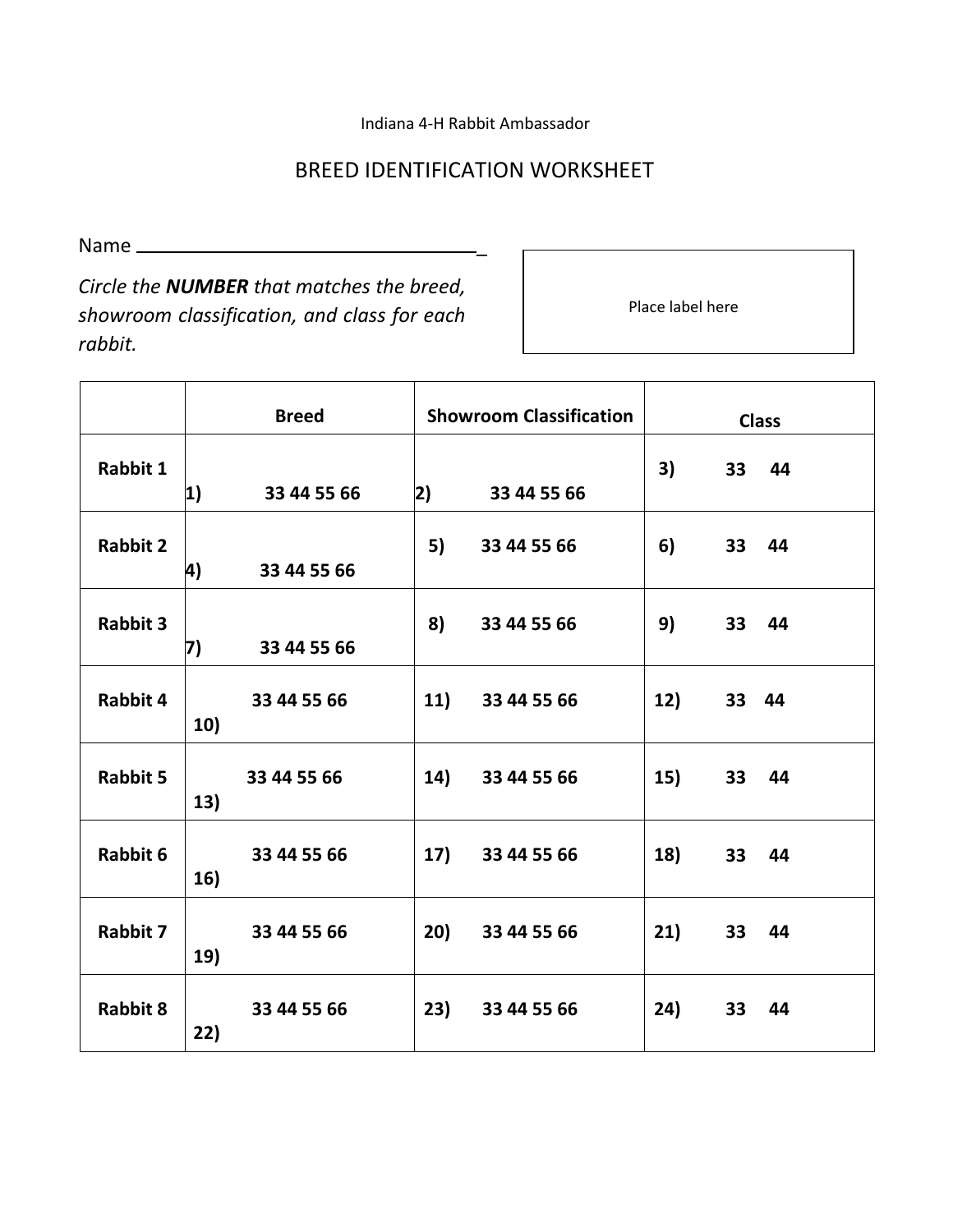| <b>Rabbit 9</b> | 25) | 33 44 55 66 | 26) | 33 44 55 66 | 27) | 33 | 44 |
|-----------------|-----|-------------|-----|-------------|-----|----|----|
| Rabbit 10       | 28) | 33 44 55 66 | 29) | 33 44 55 66 | 30) | 33 | 44 |

*You must now transfer your answers to a scantron answer sheet.*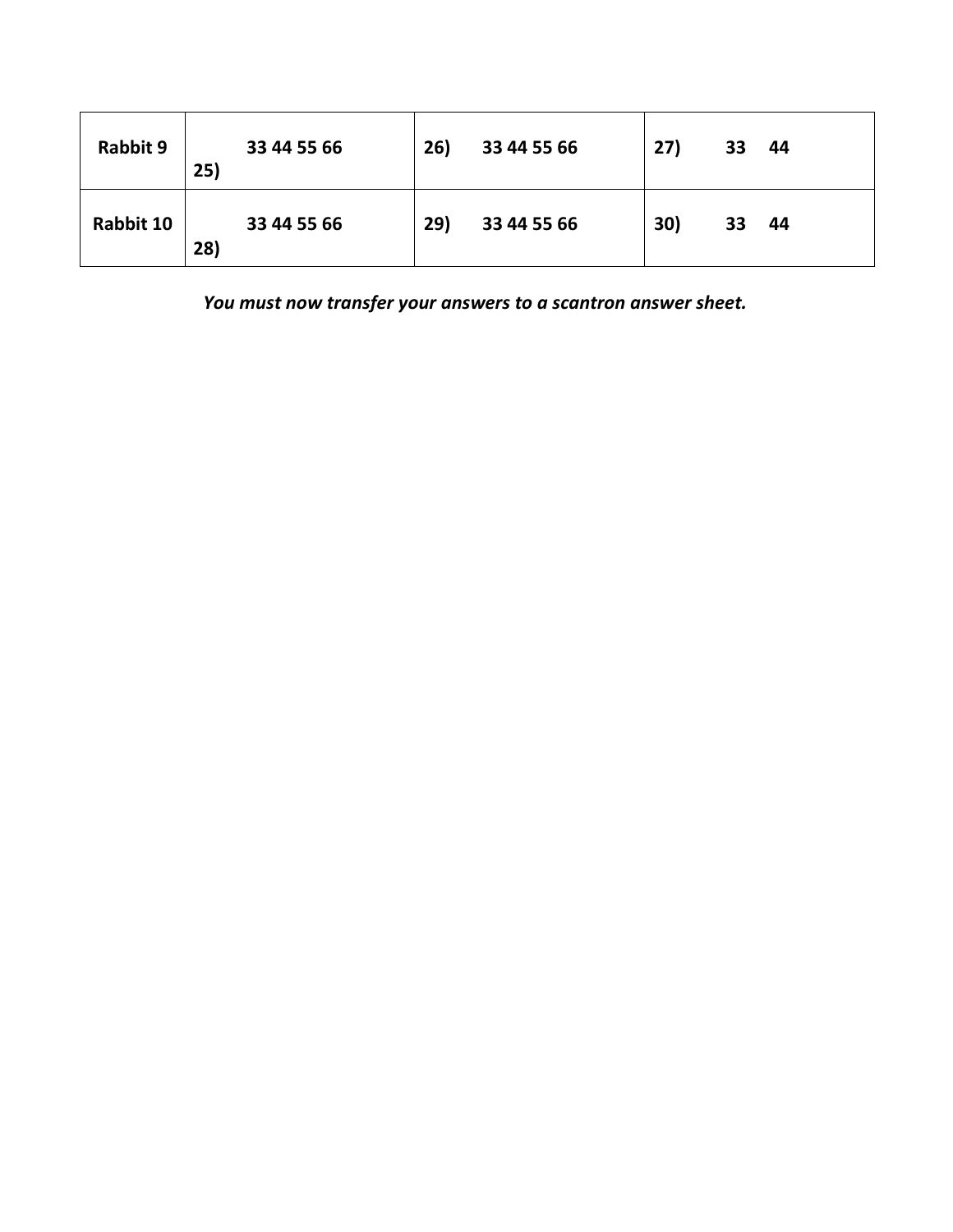| <b>BREED</b>               | <b>4 OR 6 CLASS</b> | <b>SHOWROOM CLASSIFICATION</b>                                                                                                                     |
|----------------------------|---------------------|----------------------------------------------------------------------------------------------------------------------------------------------------|
| <b>AMERICAN</b>            | <b>6 CLASS</b>      | <b>BLUE - WHITE</b>                                                                                                                                |
| <b>AMERICAN CHINCHILLA</b> | <b>6 CLASS</b>      | <b>NO OTHER VARIETY</b>                                                                                                                            |
| <b>AMERICAN FUZZY LOP</b>  | <b>4 CLASS</b>      | <b>BROKEN PATTERN SOLID PATTERN</b>                                                                                                                |
| <b>AMERICAN SABLE</b>      | <b>4 CLASS</b>      | <b>NO OTHER VARIETY</b>                                                                                                                            |
| <b>ARGENTE BRUN</b>        | <b>6 CLASS</b>      | <b>NO OTHER VARIETY</b>                                                                                                                            |
| <b>BELGIAN HARE</b>        | <b>4 CLASS</b>      | <b>RUFOUS - TAN</b>                                                                                                                                |
| <b>BEVEREN</b>             | <b>6 CLASS</b>      | <b>BLACK - BLUE - WHITE</b>                                                                                                                        |
| <b>BLANC de HOTOT</b>      | <b>6 CLASS</b>      | <b>NO OTHER VARIETY</b>                                                                                                                            |
| <b>BRITANNIA PETITE</b>    | <b>4 CLASS</b>      | <b>BLACK - BLACK OTTER - BLUE EYED WHITE - BROKEN GROUP -</b><br><b>CHESTNUT AGOUTI - RUBY EYED WHITE - SABLE MARTEN - SIAMESE</b><br><b>SABLE</b> |
| <b>ENGLISH ANGORA</b>      | <b>4 CLASS</b>      | <b>COLORED and WHITE</b>                                                                                                                           |
| <b>FRENCH ANGORA</b>       | <b>4 CLASS</b>      | <b>COLORED and WHITE</b>                                                                                                                           |
| <b>GIANT ANGORA</b>        | <b>6 CLASS</b>      | <b>RUBY EYED WHITE</b>                                                                                                                             |
| <b>SATIN ANGORA</b>        | <b>4 CLASS</b>      | <b>COLORED and WHITE</b>                                                                                                                           |
| <b>ARGENT BRUN</b>         | <b>6 CLASS</b>      | <b>NO OTHER VARIETY</b>                                                                                                                            |
| <b>BELGIAN HARE</b>        | <b>4 CLASS</b>      | <b>RUFOUS - TAN</b>                                                                                                                                |
| <b>BEVEREN</b>             | <b>6 CLASS</b>      | <b>BLACK - BLUE - WHITE</b>                                                                                                                        |
| <b>BLANC de HOTOT</b>      | <b>6 CLASS</b>      | <b>NO OTHER VARIETY</b>                                                                                                                            |
| <b>BRITANNIA PETITE</b>    | <b>4 CLASS</b>      | BLACK - BLACK OTTER - BLUE EYED WHITE - BROKEN GROUP - CHESTNUT<br><b>AGOUTI - RUBY EYED WHITE - SABLE MARTEN - SIAMESE SABLE</b>                  |
| <b>CALIFORNIAN</b>         | <b>6 CLASS</b>      | <b>NO OTHER VARIETY</b>                                                                                                                            |
|                            | <b>6 CLASS</b>      | <b>NO OTHER VARIETY</b>                                                                                                                            |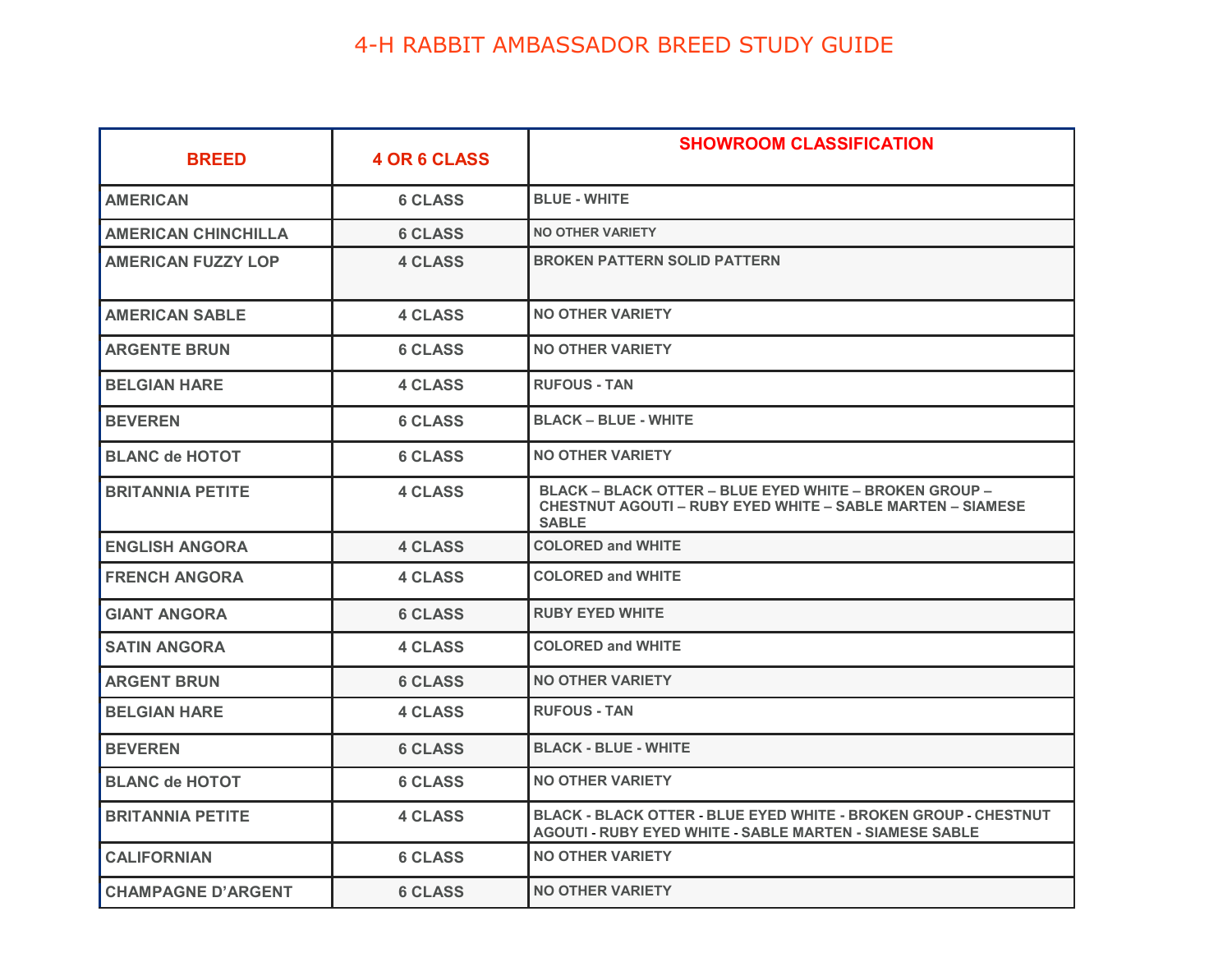| <b>BREED</b>            | <b>4 OR 6 CLASS</b> | <b>SHOWROOM CLASSIFICATION</b>                                               |
|-------------------------|---------------------|------------------------------------------------------------------------------|
| <b>CHECKERED GIANT</b>  | <b>6 CLASS</b>      | <b>BLACK - BLUE</b>                                                          |
| <b>CINNAMON</b>         | <b>6 CLASS</b>      | <b>NO OTHER VARIETY</b>                                                      |
| <b>CRÈME D'ARGENT</b>   | <b>6 CLASS</b>      | <b>NO OTHER VARIETY</b>                                                      |
| <b>DUTCH</b>            | <b>4 CLASS</b>      | BLACK - BLUE - CHINCHILLA - CHOCOLATE - GREY - STEEL - TORTOISE              |
| <b>DWARF HOTOT</b>      | <b>4 CLASS</b>      | <b>BLACK - BLUE - CHOCOLATE - SHOWN TOGETHER</b>                             |
| <b>DWARF PAPILLON</b>   | <b>4 CLASS</b>      | <b>BLACK - BLUE - CHOCOLATE</b>                                              |
| <b>ENGLISH ANGORA</b>   | <b>4 CLASS</b>      | <b>COLORED - WHITE</b>                                                       |
| <b>ENGLISH LOP</b>      | <b>6 CLASS</b>      | <b>BROKEN PATTERN - SOLID PATTERN</b>                                        |
| <b>ENGLISH SPOT</b>     | <b>4 CLASS</b>      | <b>BLACK – BLUE – CHOCOLATE – GOLD – GRAY – LILAC - TORTOISE</b>             |
| <b>FLEMMISH GIANT</b>   | <b>6 CLASS</b>      | BLACK - BLUE - FAWN - LIGHT GRAY - SANDY - STEEL GRAY - WHITE                |
| <b>FLORIDA WHITE</b>    | <b>4 CLASS</b>      | <b>NO OTHER VARIETY</b>                                                      |
| <b>FRENCH ANGORA</b>    | <b>4 CLASS</b>      | <b>COLORED - WHITE</b>                                                       |
| <b>FRENCH LOP</b>       | <b>6 CLASS</b>      | <b>BROKEN PATTERN - SOLID PATTERN</b>                                        |
| <b>GIANT ANGORA</b>     | <b>6 CLASS</b>      | <b>RUBY EYED WHITE</b>                                                       |
| <b>GIANT CHINCHILLA</b> | <b>6 CLASS</b>      | <b>NO OTHER VARIETY</b>                                                      |
| <b>HARLEQUIN</b>        | <b>4 CLASS</b>      | <b>JAPANESE GROUP - MAGPIE GROUP</b>                                         |
| <b>HAVANA</b>           | <b>4 CLASS</b>      | <b>BLACK - BLUE - BROKEN - CHOCOLATE - LILAC</b>                             |
| <b>HIMALAYAN</b>        | <b>4 CLASS</b>      | <b>BLACK - BLUE- CHOCOLATE - LILAC</b>                                       |
| <b>HOLLAND LOP</b>      | <b>4 CLASS</b>      | <b>BROKEN PATTERN - SOLID PATTERN</b>                                        |
| <b>JERSEY WOOLY</b>     | <b>4 CLASS</b>      | AGOUTI - AOV- BROKEN - SELF SHADED - TAN PATTERN (SHOWN BY<br><b>GROUPS)</b> |
| <b>LILAC</b>            | <b>4 CLASS</b>      | <b>NO OTHER VARIETY</b>                                                      |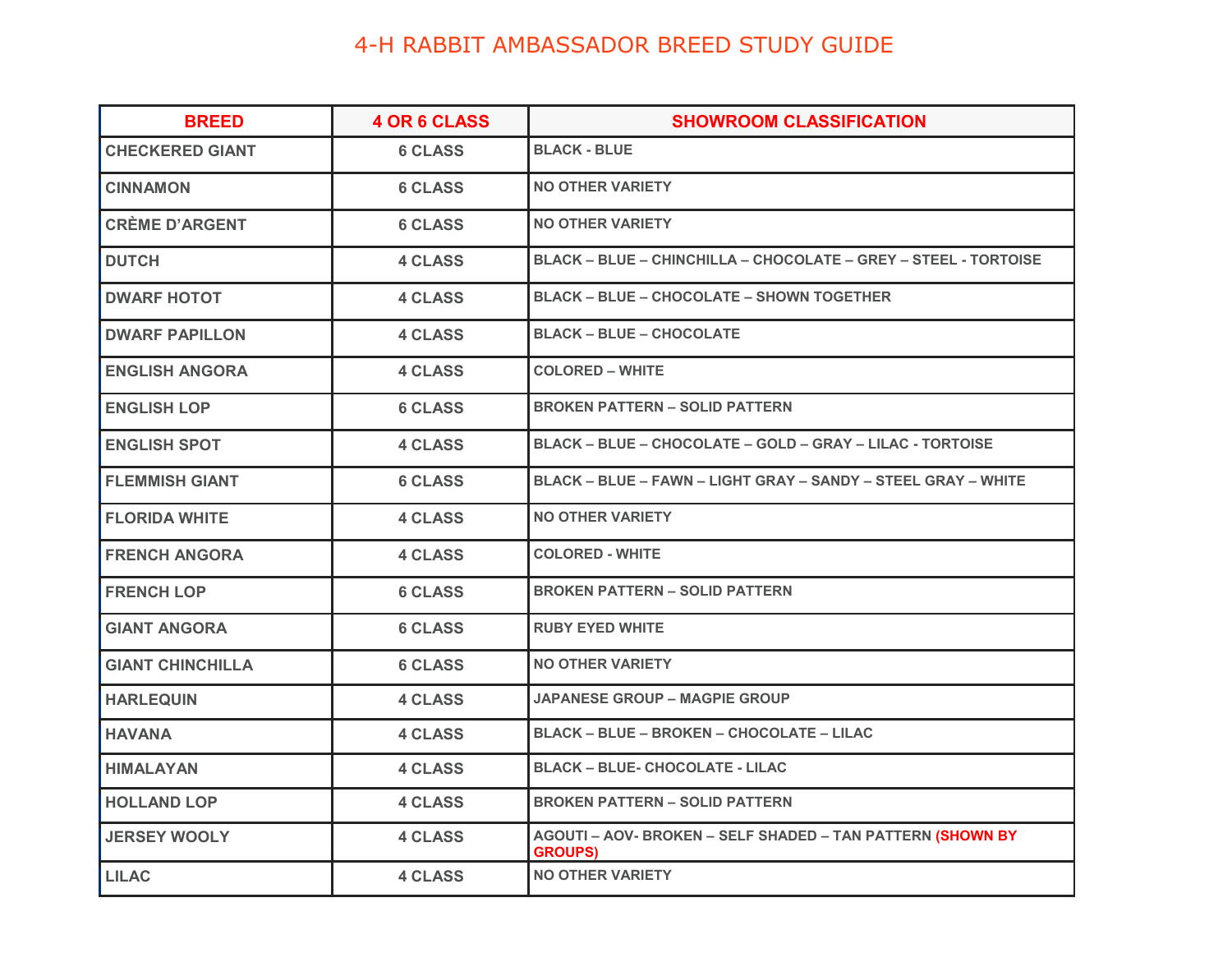| <b>BREED</b>            | <b>4 OR 6 CLASS</b> | <b>SHOWROOM CLASSIFICATION</b>                                                                                                                                                                                                                                                                                                                                                                                                                                                                    |
|-------------------------|---------------------|---------------------------------------------------------------------------------------------------------------------------------------------------------------------------------------------------------------------------------------------------------------------------------------------------------------------------------------------------------------------------------------------------------------------------------------------------------------------------------------------------|
| <b>LIONHEAD</b>         | <b>4 CLASS</b>      | <b>BLACK – CHOCOLATE – RUBY EYED WHITE – SEAL – SIAMESE SABLE -</b><br><b>TORTOISE</b>                                                                                                                                                                                                                                                                                                                                                                                                            |
| <b>MINI LOP</b>         | <b>4 CLASS</b>      | <b>BROKEN PATTERN - SOLID PATTERN</b>                                                                                                                                                                                                                                                                                                                                                                                                                                                             |
| <b>MINI REX</b>         | <b>4 CLASS</b>      | <b>GROUP 1 – SELF: BLACK – BLUE – BLUE EYED WHITE – CHOCOLATE – LILAC</b><br>– WHITE<br><b>GROUP 2 – SHADED: SABLE – SABLE POINT – SEAL – SMOKE PEARL –</b><br><b>TORTOISE</b><br><b>GROUP 3 – AGOUTI: CASTOR – CHINCHILLA – LYNX – OPAL</b><br><b>GROUP 4 - TAN: OTTER - SILVER MARTEN</b><br><b>GROUP 5 - AOV: HIMALAYAN - RED</b><br><b>GROUP 6 - BROKEN: ALL BROKENS</b>                                                                                                                      |
| <b>MINI SATIN</b>       | <b>4 CLASS</b>      | <b>BLACK – BLUE – BROKEN – CHINCHILLA – CHOCOLATE – CHOCOLATE</b><br>AGOUTI – COPPER – HIMALAYAN – OPAL – OTTER – RED – SIAMESE –<br>SILVER MARTEN – SQUIRREL – TORTOISE - WHITE                                                                                                                                                                                                                                                                                                                  |
| <b>NETHERLAND DWARF</b> | <b>4 CLASS</b>      | <b>GROUP 1 – SELF: BLACK – BLUE – BLUE EYED WHITE – CHOCOLATE – LILAC</b><br>- RUBY EYED WHITE<br><b>GROUP 2 – SHADED: SABLE POINT – SIAMESE SABLE – SIAMESE SMOKE</b><br><b>PEARL – TORTOISE SHELL – BLUE TORTOISE SHELL (SHOWN TOGETHER)</b><br><b>GROUP 3 - AGOUTI: CHESTNUT - CHINCHILLA - LYNX - OPAL - SQUIRREL</b><br><b>GROUP 4 – TAN: OTTER – SILVER MARTEN – SABLE MARTEN – SMOKE</b><br><b>PEARL MARTEN - TANS</b><br><b>GROUP 5 – AOV: HIMALAYAN – BROKEN – FAWN – ORANGE – STEEL</b> |
| <b>NEW ZEALAND</b>      | <b>6 CLASS</b>      | <b>BLACK - BLUE - BROKEN - RED - WHITE</b>                                                                                                                                                                                                                                                                                                                                                                                                                                                        |
| <b>PALOMINO</b>         | <b>6 CLASS</b>      | <b>GOLDEN - LYNX</b>                                                                                                                                                                                                                                                                                                                                                                                                                                                                              |
| <b>POLISH</b>           | <b>4 CLASS</b>      | BLACK - BLUE - BROKEN - CHOCOLATE - LILAC - BLUE EYED WHITE -<br><b>RUBY EYED WHITE</b>                                                                                                                                                                                                                                                                                                                                                                                                           |
| <b>REX</b>              | <b>4 CLASS</b>      | AMBER – BLACK – BLUE – BROKEN GROUP – CALIFORNIAN – CASTOR –<br>CHINCHILLA – CHOCOLATE – LILAC – LYNX – OPAL – OTTER – RED – SABLE<br>– SEAL - WHITE                                                                                                                                                                                                                                                                                                                                              |
| <b>RHINELANDER</b>      | <b>4 CLASS</b>      | <b>BLACK – BLUE</b>                                                                                                                                                                                                                                                                                                                                                                                                                                                                               |
| <b>SATIN</b>            | <b>6 CLASS</b>      | BLACK - BLUE - BROKEN GROUP - CALIFORNIAN - CHINCHILLA -<br><b>CHOCOLATE – COPPER – OTTER – RED – SIAMESE - WHITE</b>                                                                                                                                                                                                                                                                                                                                                                             |
| <b>SATIN ANGORA</b>     | <b>4 CLASS</b>      | <b>COLORED - WHITE</b>                                                                                                                                                                                                                                                                                                                                                                                                                                                                            |
| <b>SILVER</b>           | <b>4 CLASS</b>      | <b>BLACK - BROWN - FAWN</b>                                                                                                                                                                                                                                                                                                                                                                                                                                                                       |
| <b>SILVER FOX</b>       | <b>6 CLASS</b>      | <b>BLACK - CHOCOLATE</b>                                                                                                                                                                                                                                                                                                                                                                                                                                                                          |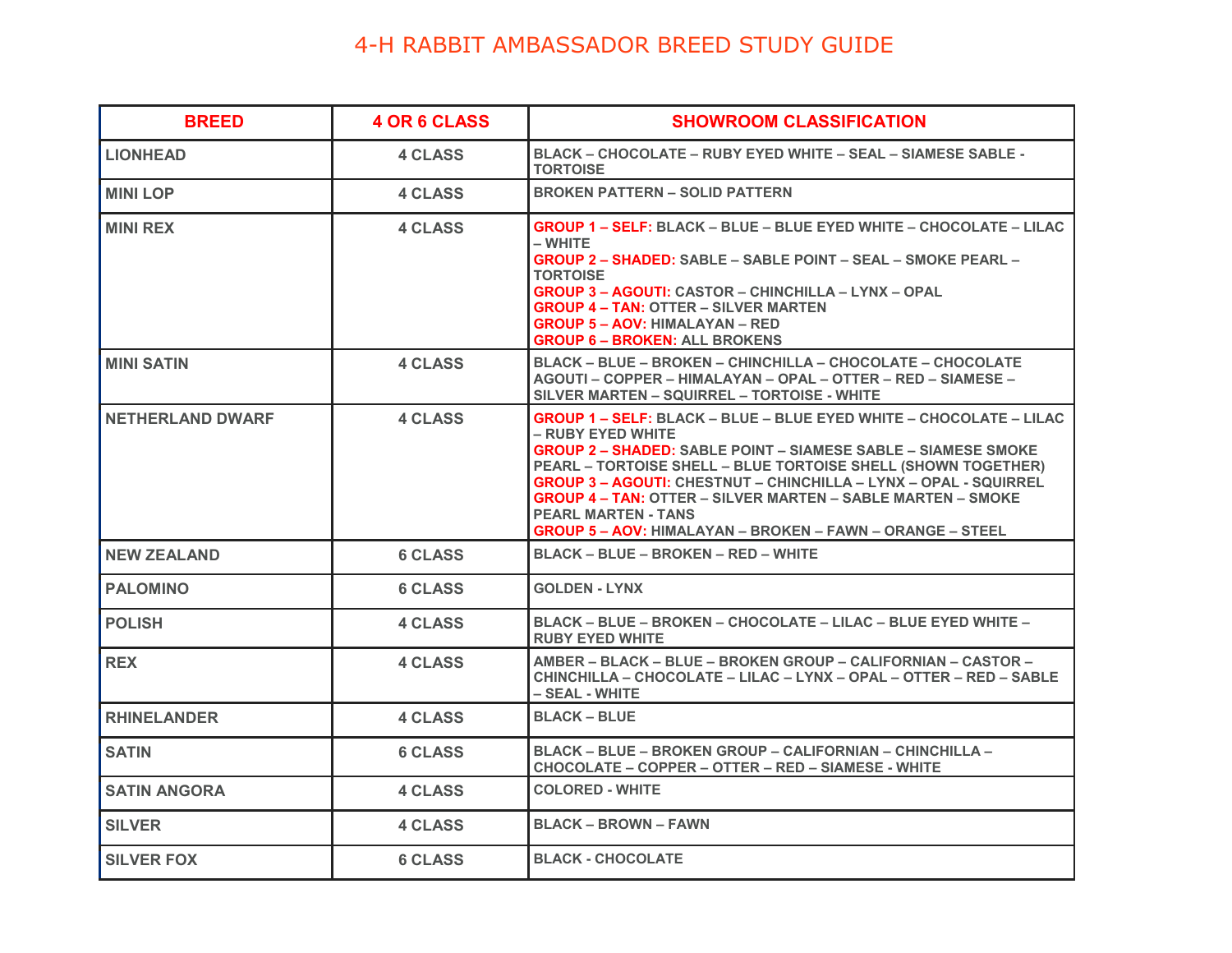| <b>SILVER MARTEN</b>       | <b>4 CLASS</b>           | <b>BLACK - BLUE - CHOCOLATE - SABLE</b> |  |
|----------------------------|--------------------------|-----------------------------------------|--|
| <b>STANDARD CHINCHILLA</b> | <b>4 CLASS</b>           | <b>NO OTHER VARIETY</b>                 |  |
| <b>BREED</b>               | <b>4 OR 6 CLASS</b>      | <b>SHOWROOM CLASSIFICATION</b>          |  |
| <b>TAN</b>                 | <b>4 CLASS</b>           | <b>BLACK - BLUE - CHOCOLATE - LILAC</b> |  |
| <b>THRIANTA</b>            | <b>4 CLASS</b>           | <b>NO OTHER VARIETY</b>                 |  |
| <b>BREEDS - 50</b>         | 19 – 6 CLASS BREEDS      | 31 - 4 CLASS BREEDS                     |  |
|                            |                          |                                         |  |
| <b>MEAT PEN</b>            | <b>10 WEEKS</b>          | $3\frac{1}{2}$ -5 $\frac{1}{2}$ POUNDS  |  |
| <b>SINGLE FRYER</b>        | <b>10 WEEKS</b>          | $3\frac{1}{2}$ -5 $\frac{1}{2}$ POUNDS  |  |
| <b>ROASTER</b>             | <b>UNDER 6 MONTHS</b>    | OVER 5 $\frac{1}{2}$ TO 9 POUNDS        |  |
| <b>STEWER</b>              | <b>6 MONTHS AND OVER</b> | <b>OVER 8 POUNDS</b>                    |  |
|                            |                          | <b>REVISED FOR 2022 JET</b>             |  |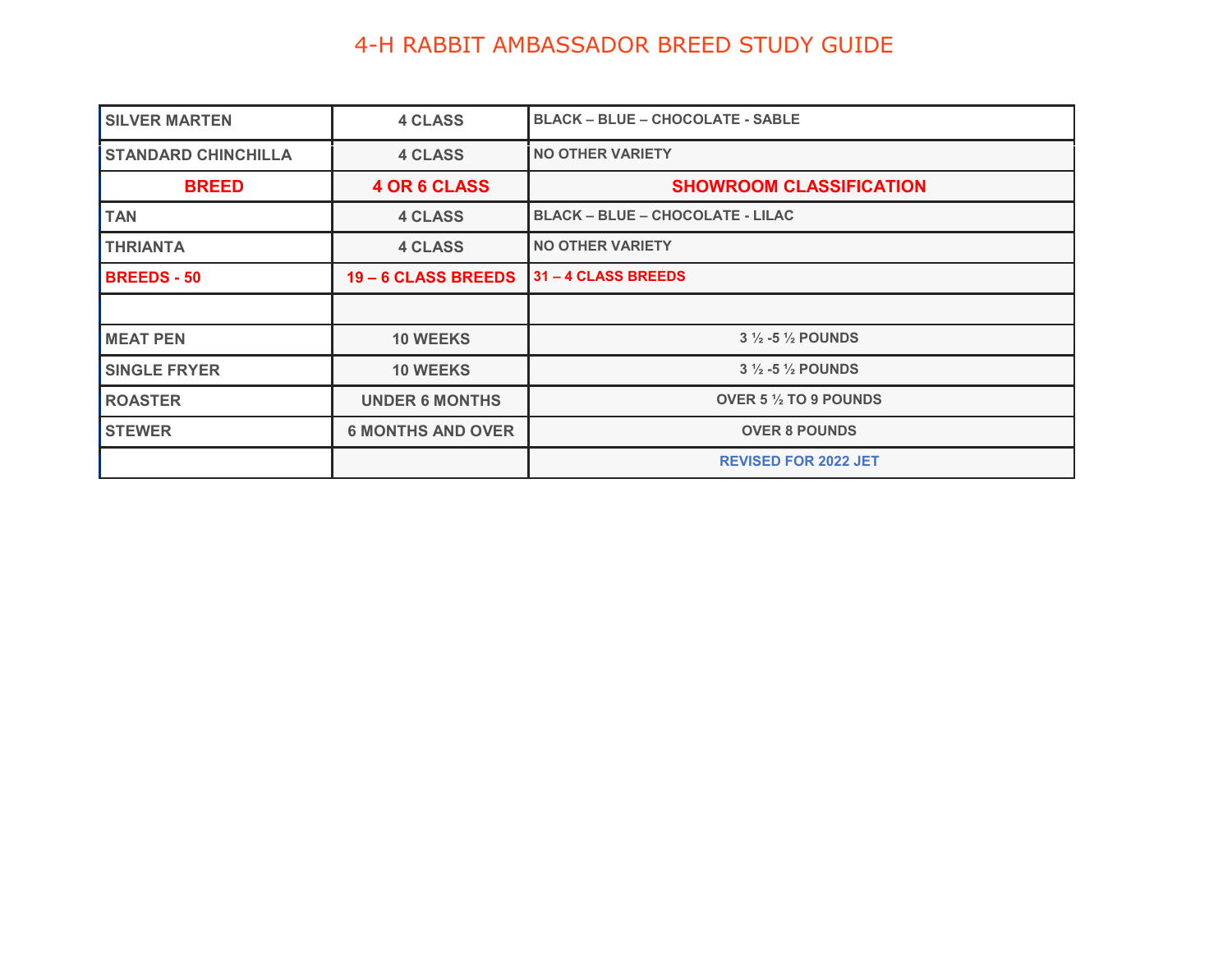#### Indiana 4-H Rabbit Ambassador 4-H 847 Rev. 3/08 RABBIT SHOWMANSHIP SCORE SHEET

*CIRCLE ONE:* Novice Junior Intermediate

Senior Master

PLACE LABEL HERE

*JUDGES: DO NOT GIVE HALF POINTS* 

**A: action T: term R: reason**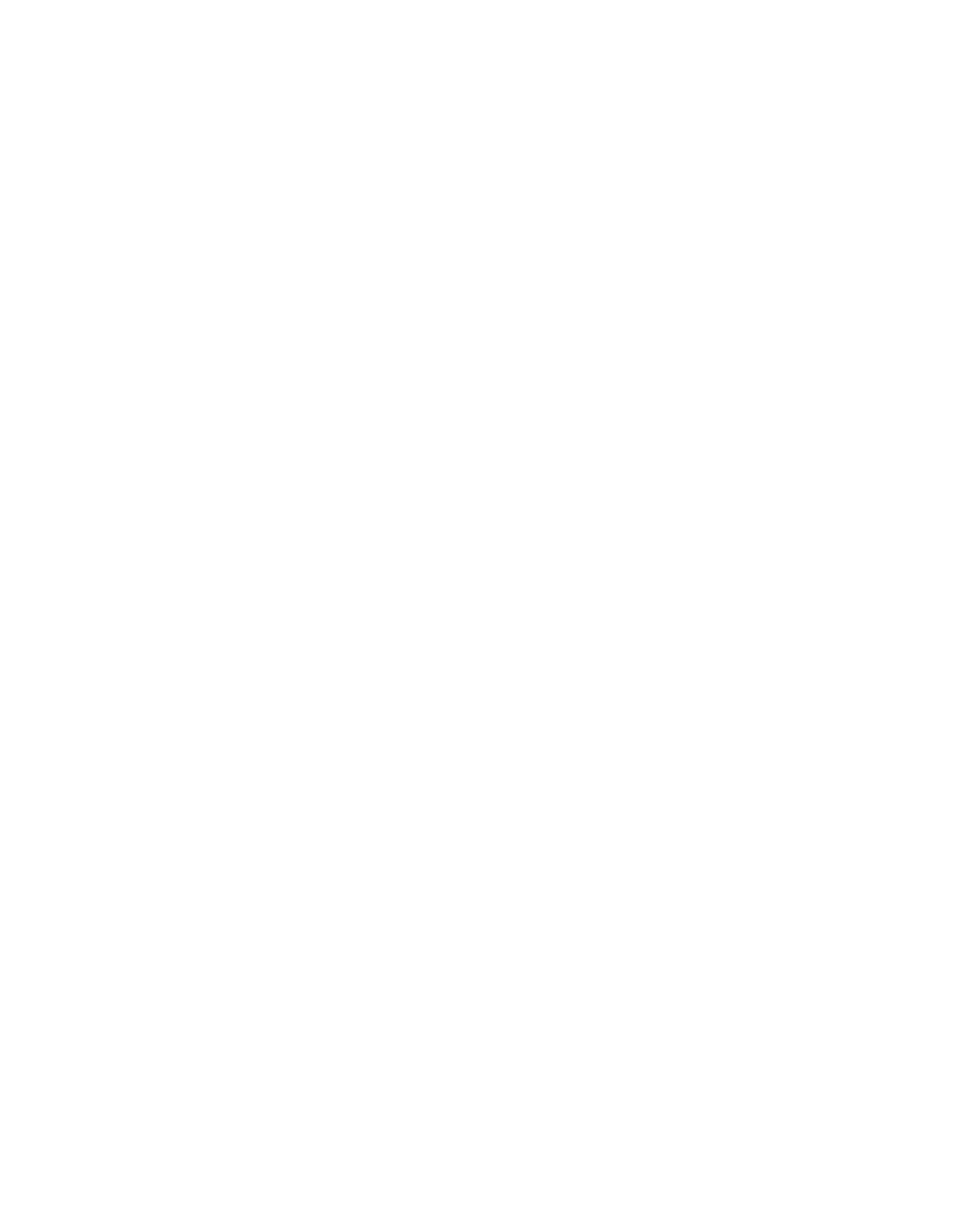| <b>PROCEDURE</b>                                                                                                                                                                                                       | PTS. |
|------------------------------------------------------------------------------------------------------------------------------------------------------------------------------------------------------------------------|------|
| Proper removal from carrier/cage  A  1  [ ]<br>Proper support of body & head  A  1  []<br>Maintain hold on rabbit A  1  [<br>Close & latch carrier/cage  A  1  [                                                       |      |
| Correct pose for breed  A  1  [<br>] Behaved animal  A  1<br>[ 1                                                                                                                                                       |      |
| (canals must be properly exposed)<br>Check both ears A  A  R 3  [ ]                                                                                                                                                    |      |
| LIFT & TURN OVER  Max Pts. 3<br>Proper technique  A  1  [ ]<br>Smooth motion & maintain control . A  1  [<br>Rest weight of rabbit on table  A  1  [                                                                   |      |
| Eyes properly open (not forced)  A  1  []                                                                                                                                                                              |      |
| Show both nostrils A  R 2  [ ]<br>Proper position of hand & rabbit  A  1  [<br>Check front legs (1pt/leg). A  A  R 3  [                                                                                                |      |
| Show top & bottom teeth . A R  T  3  []<br>Proper hand position A  1  [ ]<br>Shows teeth on first attempt  A  1  [                                                                                                     |      |
| Check front legs  A A  R 3  [<br>Check front toenails A A  R 3  [<br>Name dewclaws  T  1  [ ] Check<br>front pads  A  A R  T  4  [ ] Proper<br>placement of thumb  A  1  [ ]                                           |      |
| Check belly area  A T  R 3  [<br>Check side body area  A  1  [<br>Deliberate, firm motions A  1  [<br>] Maintains control of animal  A  1                                                                              |      |
| CHECK REAR FEET & LEGS Max Pts. 12<br>Check rear legs A A  R 3  [<br>Check rear toenails A A  R 3  [<br>Check hocks  A  A R  T  4  [<br>I<br>Proper use of thumb  A  1  [<br>Proper position of hands & rabbit A  1  [ |      |

| <b>PROCEDURE</b>                                                                                                                                                                                                                                                                                                                              | PTS. |
|-----------------------------------------------------------------------------------------------------------------------------------------------------------------------------------------------------------------------------------------------------------------------------------------------------------------------------------------------|------|
| CHECK SEX & TAIL  Max Pts. 9<br>Proper turn & position of rabbit A  1  [<br>I<br>Check sex  A T  2  [<br>1<br>Properly expose vent/penis<br>& testicles  A  T  R  3  [<br>1<br>1                                                                                                                                                              |      |
| EVALUATE RABBIT Max Pts. 11<br>J<br>1<br>1<br>1<br>1<br>Show flyback/rollback on normal fur<br><b>OR</b> show Rex or Angora properlyA  1  [<br>I<br>Show density, texture, condition A R  2  [<br>1                                                                                                                                           |      |
| Show correct pose for breed A  1  [<br>I<br>I                                                                                                                                                                                                                                                                                                 |      |
| Proper support of body & head A  1  [ ]<br>Close & latch carrier/cage A  1  [                                                                                                                                                                                                                                                                 |      |
| PRESENTATION  Max Pts. 10<br>Contestant appearance<br>1<br>Hair neatly groomed  1  [<br>1<br>Relevant information only 2  [<br>1<br>Good eye contact with judge  1  []<br>Smooth & organized presentation  1  [ ]<br>Follows judge's directions  1  [<br>General health, cleanliness of animal  1  [ ]<br>Handles rabbit gently, safely  1  [ |      |

SCORE/100PTS *DO NOT GIVE HALF POINTS* 

### SHOWMANSHIP PROCEDURES

GENERAL INSTRUCTIONS

- First priority is the safety of the animal and the exhibitor.
- EVERY TIME a rabbit is picked up, the BART procedure should be used. One hand under the Belly And one hand supporting the Rump, then Tuck along the arm. (Think: **B**elly *A*nd **R**ump, **T**uck)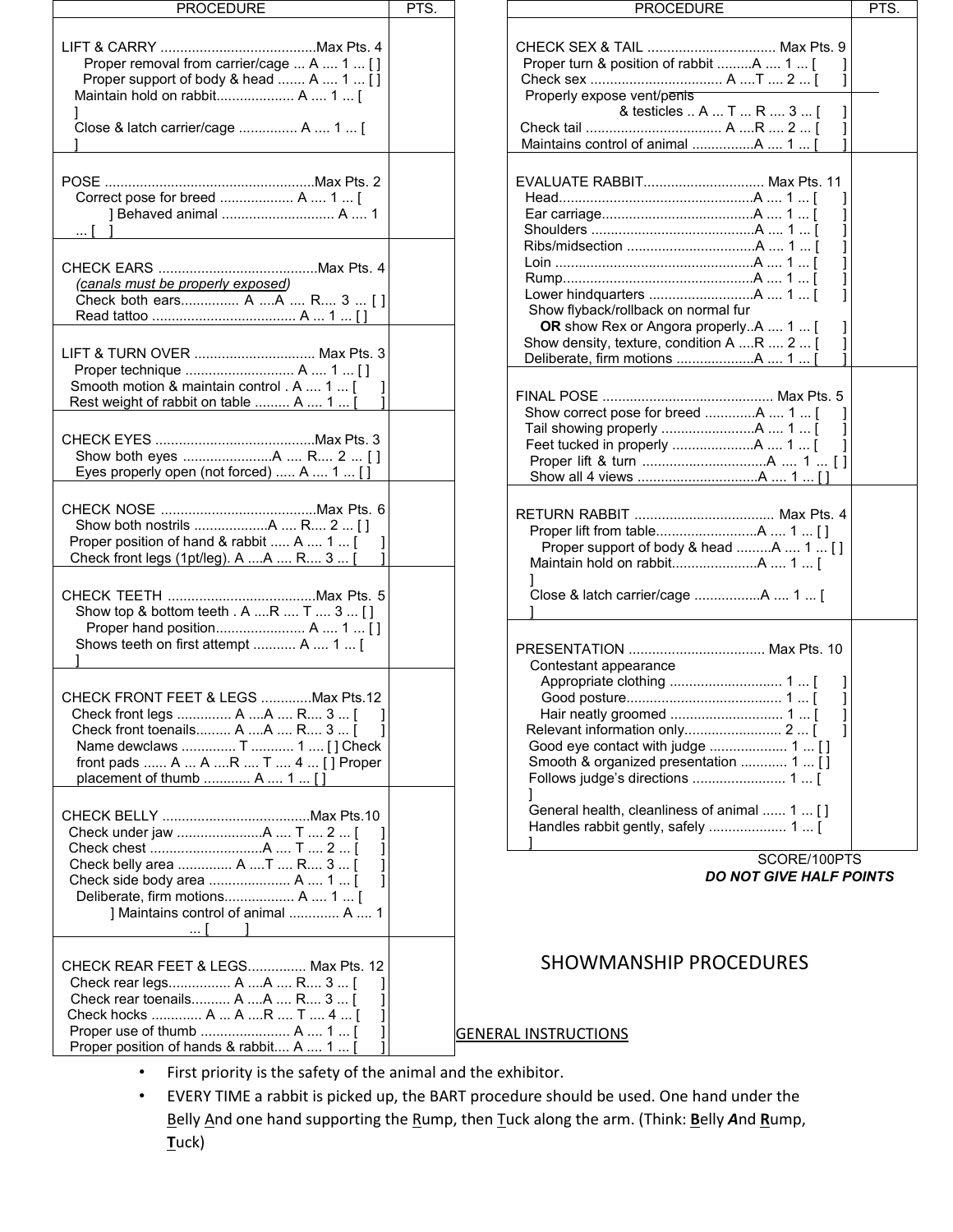- TALK so the judge does not miss a procedure while looking at the scoresheet.
- Be concise. Do not include information that is not relevant.
- The following code is used to specify how the points are distributed. **A**=action **R**=reason **T**=term

#### LIFT AND CARRY

- Properly lift the rabbit and carry to the table.
- Close the carrier while holding the rabbit in the BART position OR
- Place the rabbit on the table, maintain one hand on it, and close the carrier.

#### POSE

- See the Standard of Perfection for the correct pose for your breed.
- Running breeds should be run, not posed and this should be explained to the judge.

#### CHECK EARS

- Expose canals thoroughly.
- Look down into each canal and explain why you are checking the canals.
- You may turn the rabbit around but it is not necessary. If you are tall enough to complete the procedure without turning the animal it is less stress on the animal.

#### LIFT AND TURN OVER

- Three acceptable ways to grasp the head:
	- 1. Grasp the nape of the neck with the two ears included.
	- 2. Grasp the nape of the neck while holding the ears between the index finger and the middle finger.
	- 3. If your hand is large, grasp the neck bringing the thumb and middle finger around each side of the head to stabilize the head.
- The opposite hand is under the rump.
- The rabbit should be rested on the table.

#### CHECK EYES

- Turn the head to check the eyes.
- The rabbit may be lifted from the table to turn the head.
- "Properly open" indicates naturally open. The eyes are not to be touched or forced open. It is acceptable to point to the eye or to gently place a finger near the eye.
- Explain why you are looking at the eyes.

#### CHECK NOSE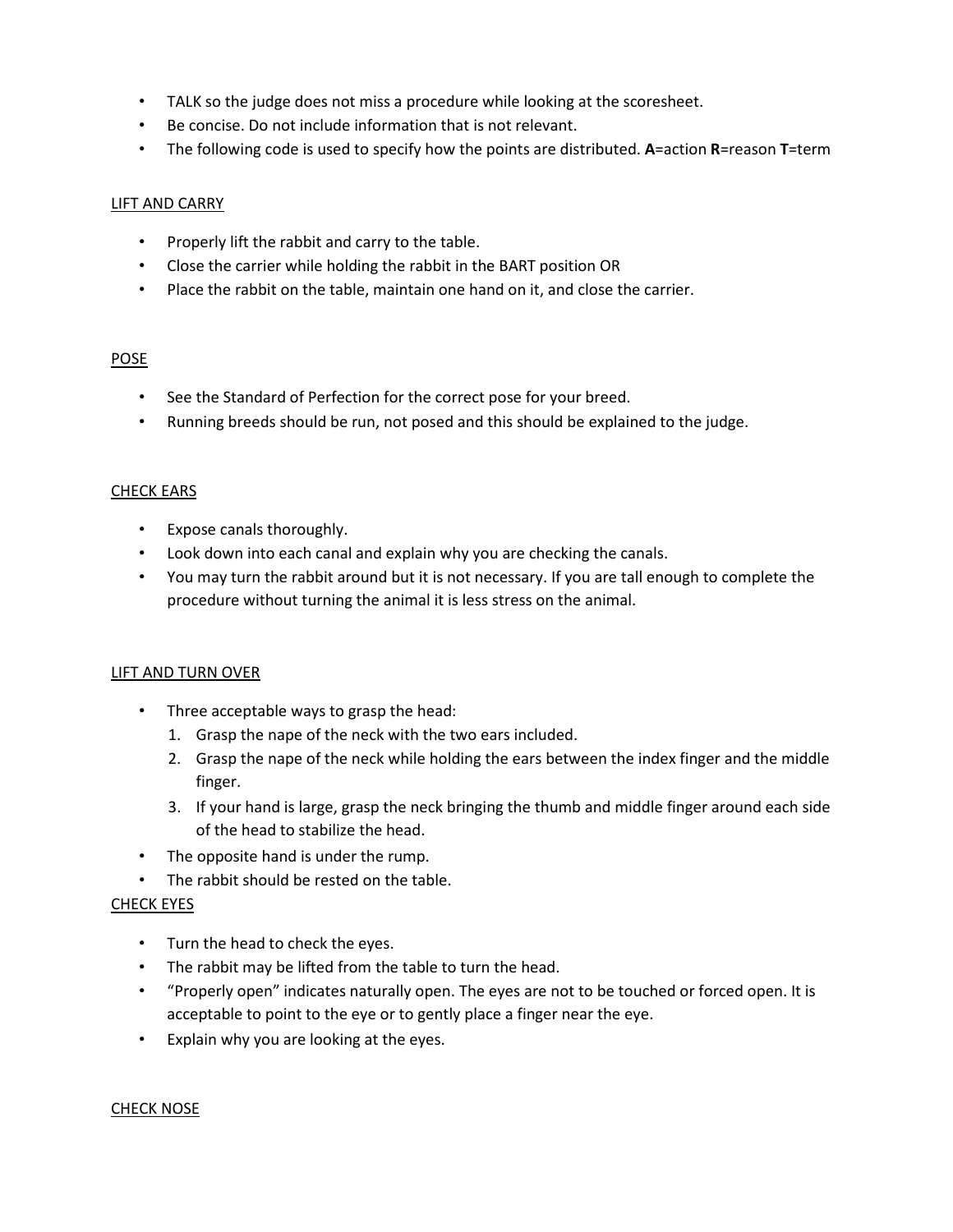- The nose may be checked while checking eyes or teeth, just be sure to mention it.
- The proper position for the hand is away from the nostrils so they are both clearly exposed.
- Explain why you are looking at the nostrils and front legs.

#### CHECK TEETH

- Place the hand over the bridge of the rabbit's nose. Using the thumb and index finger on each side, carefully pull backward to show top and bottom teeth.
- Explain why you are looking at the teeth.

#### CHECK FRONT FEET & LEGS

- Place the thumb on the pad of the foot and press gently causing the toenails to extend.
- Use the index finger to check each toenail.
- Gently extend the legs by grasping the foot and pulling upward.
- Explain why you are looking at the toenails, pads, and legs.
- It is not necessary to count the toenails, but you should mention that there should be four, plus the dewclaw.
- Go slow. There are a lot of points on this section and going too fast can make scoring difficult for the judge.

#### CHECK BELLY

- Be thorough. Use firm motions.
- Explain why you are looking at the jaw, chest, belly, and sides.

#### CHECK REAR FEET & LEGS

- Place the thumb on the pad of the foot and press gently causing the toenails to extend.
- Use the index finger to check each toenail.
- The rabbit should be turned parallel with the edge of the table to check the hind legs.
- Explain why you are looking at the rear legs, toenails, and hocks.

#### CHECK SEX & TAIL

- The rabbit should remain parallel to the edge of the table. If the contestant is able to turn the rabbit completely towards the judge while maintaining control, that is acceptable.
- Sex should be checked by grasping the tail between the index finger and middle finger and pulling backward while pushing down with the thumb to expose sex.
- Check the tail by moving it from side to side and running your thumb and forefinger down the tailbone to check for curve or breakage.

#### EVALUATE THE RABBIT